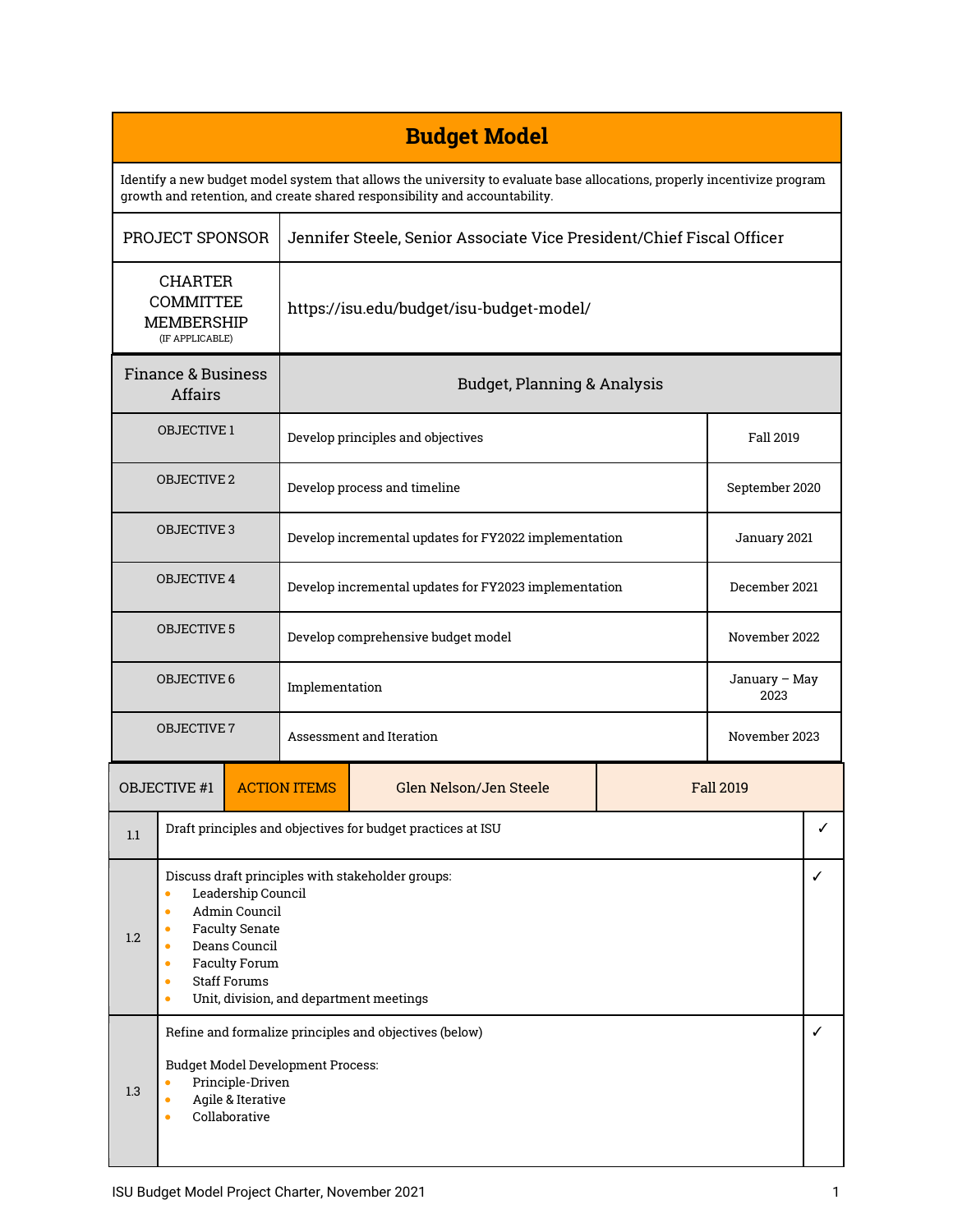Budget Model Outcomes: • Trust, transparency, and inclusivity in budget development and administration • Maximization of University resources • Budgeting and decision-making informed by strategic plans and priorities • Budget structures that foster innovation and stewardship • Growth through mission-focused student recruitment and retention • Empowerment, mutual accountability, responsiveness, and adaptation at the local level OBJECTIVE #2 ACTION ITEMS Glen Nelson/Jen Steele September 2020  $\overline{2.1}$  Develop draft process and timeline  $\checkmark$  $2.2$  Discuss draft with Leadership Council and Admin Council  $\checkmark$  $\overline{2.3}$  Refine, formalize, and communicate final process and timeline  $\checkmark$  $2.4$  Research models and best practices  $\sqrt{2}$ 2.5 Convene advisory group: AVP Budget, Planning, Analysis, Faculty Senate Chair or Co-Chair, UBOs (2), Deans (2), Student Affairs Dean/Director ✓  $2.6$  Convene sub group: UBOs, AVP  $\sim$ OBJECTIVE #3 ACTION ITEMS Jen Steele Jen Steele January 2021 3.1 Develop initial options and recommendations for FY2022 implementation October 2020  $\vert \cdot \vert$ 3.2 Bring options and recommendations to stakeholder groups for discussion and review • Leadership Council • Deans Council • Faculty Senate • Admin Council November 2020 **Ⅰ √** 3.3 Bring final recommendations to Leadership Council and Admin Council for discussion and approval December 2, 2020 **Ⅰ ✓** 3.4 Develop and implement FY2022 communications and educational campaign December 2020 – January 2021  $\vert \checkmark$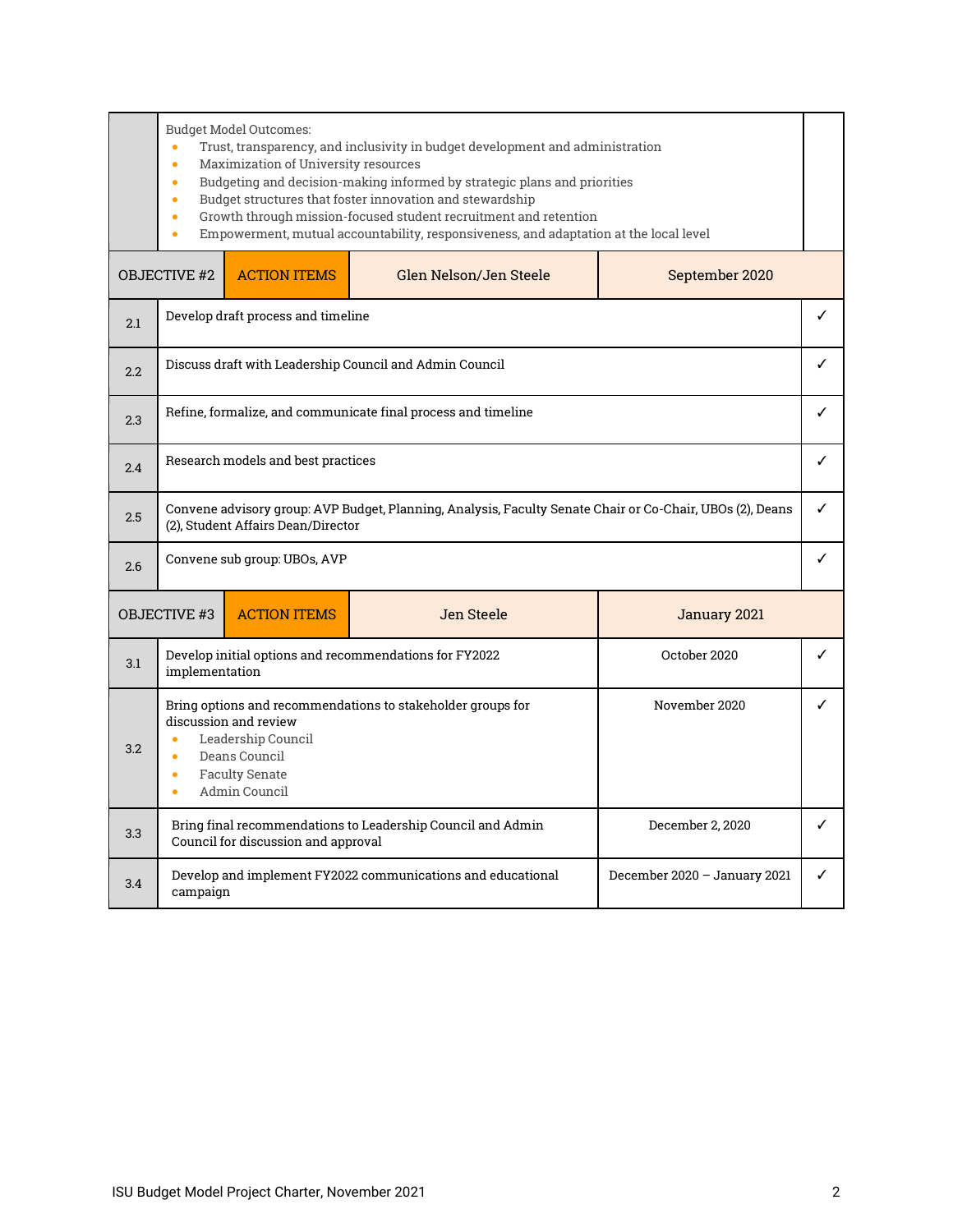| <b>OBJECTIVE #4</b> |                                                                                                                          | <b>ACTION ITEMS</b>                                                                                                                                                                                                                                                                                                                                                                                                                                                                                                                                                                                                                        | Jen Steele              | December 2021 |  |  |
|---------------------|--------------------------------------------------------------------------------------------------------------------------|--------------------------------------------------------------------------------------------------------------------------------------------------------------------------------------------------------------------------------------------------------------------------------------------------------------------------------------------------------------------------------------------------------------------------------------------------------------------------------------------------------------------------------------------------------------------------------------------------------------------------------------------|-------------------------|---------------|--|--|
| 4.1                 | implementation.                                                                                                          | Develop initial options and recommendations for FY2023                                                                                                                                                                                                                                                                                                                                                                                                                                                                                                                                                                                     | November 2021           |               |  |  |
| 4.2                 | $\bullet$<br>$\bullet$                                                                                                   | Bring options and recommendations to stakeholder groups for<br>discussion and review<br>Leadership Council<br>Deans Council<br><b>Faculty Senate</b><br>Admin Council                                                                                                                                                                                                                                                                                                                                                                                                                                                                      | November 2021           |               |  |  |
| 4.3                 |                                                                                                                          | Bring final recommendations to Leadership Council and Admin<br>Council for discussion and approval                                                                                                                                                                                                                                                                                                                                                                                                                                                                                                                                         | December 2021           |               |  |  |
| 4.4                 | Develop and implement FY2023 communications and educational<br>December 2021 - January 2022<br>campaign                  |                                                                                                                                                                                                                                                                                                                                                                                                                                                                                                                                                                                                                                            |                         |               |  |  |
|                     | <b>ACTION ITEMS</b><br>Jen Steele<br><b>OBJECTIVE #5</b>                                                                 |                                                                                                                                                                                                                                                                                                                                                                                                                                                                                                                                                                                                                                            | November 2022           |               |  |  |
| 5.1                 | Methodology<br>$\bullet$<br>$\bullet$<br>$\bullet$<br>$\bullet$<br>۰<br>$\bullet$<br>$\bullet$<br>$\bullet$<br>$\bullet$ | Develop comprehensive budget model options and alternate<br>frameworks to include:<br>Data Set<br><b>Administrative Recovery</b><br>Revenue Distribution<br><b>Base Budgets</b><br><b>Fund Balance/Reserves</b><br><b>Transfers</b><br>Carryforward<br><b>Salary Savings</b><br>Mandatories/Inflation<br><b>Strategic Investments</b><br><b>Policies and Procedures</b><br>Reporting, Analysis, and Assessment Structures and Tools<br>Note: All options and frameworks will align with ISU strategic and<br>operational planning constructs to include ISU Strategic Plan, Program<br>Health and Viability, and Unit Plans/Program Review | August 2022             |               |  |  |
| 5.2                 | $\bullet$<br>$\bullet$<br>$\bullet$<br>$\bullet$<br>$\bullet$                                                            | Present initial options and frameworks to stakeholder groups for<br>discussion and feedback:<br>Leadership Council<br>Deans Council<br><b>Faculty Senate</b><br>Division/Department meetings<br>Admin Council                                                                                                                                                                                                                                                                                                                                                                                                                              | August - September 2022 |               |  |  |
| 5.3                 |                                                                                                                          | Conduct additional research and analysis<br>Develop alternate models                                                                                                                                                                                                                                                                                                                                                                                                                                                                                                                                                                       | September 2022          |               |  |  |